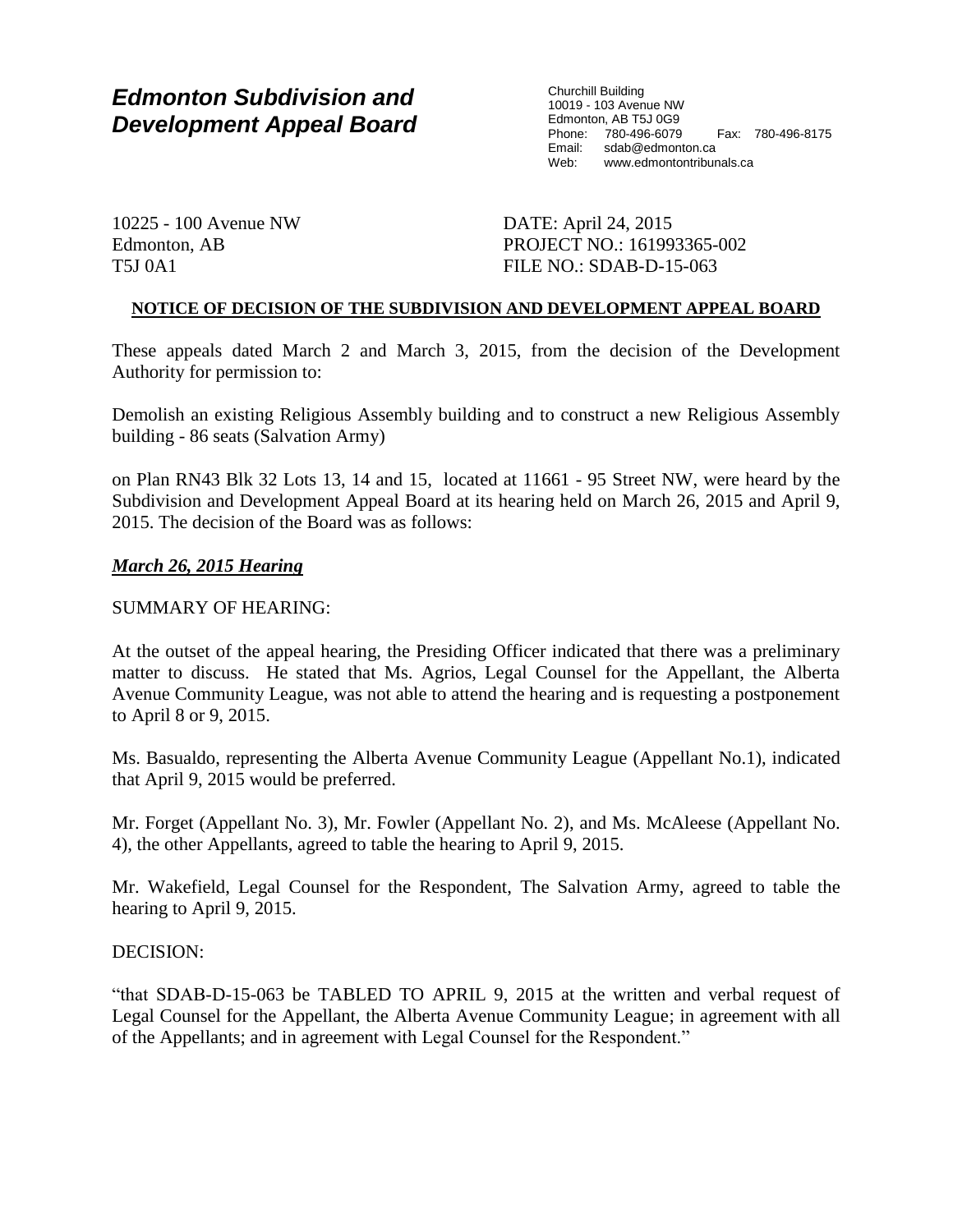# SDAB-D-15-063 2 April 24, 2015

# *April 9, 2015 Hearing*

# MOTION:

"that SDAB-D-15-063 be raised from the table."

# SUMMARY OF HEARING:

At the outset of the appeal hearing, the Presiding Officer confirmed with the parties in attendance that there was no opposition to the composition of the panel.

The appeals were filed on time, in accordance with Section 686 of the *Municipal Government Act*, R.S.A 2000, c. M-26.

The Board heard appeals of the decision of the Development Authority to approve with conditions and variances, an application to demolish an existing Religious Assembly building and to construct a new Religious Assembly building - 86 seats (Salvation Army), located at 11661 – 95 Street NW. The subject site is zoned RF3 Small Scale Infill Development Zone and is within the Mature Neighbourhood Overlay. The approved development permit application was appealed by the Alberta Avenue Community League and three affected property owners.

Prior to the hearing the following information was provided to the Board, copies of which are on file:

- Written submission from the Development Authority, dated March 20, 2015;
- Memorandum from Transportation Services, dated November 24, 2014;
- Three written submissions from Appellant No. 3, dated March 19, March 24, and April 7, 2015;
- Written submission from the Alberta Avenue Community League, dated March 23, 2015;
- Written submission from Appellant No. 2; dated April 6, 2015;
- Written submission from Legal Counsel for the Alberta Avenue Community League; dated April 2, 2015;
- Written submission from Legal Counsel for the Respondent, The Salvation Army dated April 2, 2015; and
- Several letters from neighbouring property owners dated March 9, 2015 to April 9, 2015.

The Board heard from Ms. Agrios, Legal Counsel for one of the Appellants, Alberta Avenue Community League, who submitted a further written submission, a Court of Appeal Case, marked Exhibit "A" and photographs, marked Exhibit "B", "C", and "D", copies of which are on file. Ms. Agrios first addressed the jurisdictional issues related to this appeal on the assumption that the Board would deal with this matter before proceeding onto the merits. Ms. Agrios made the following points: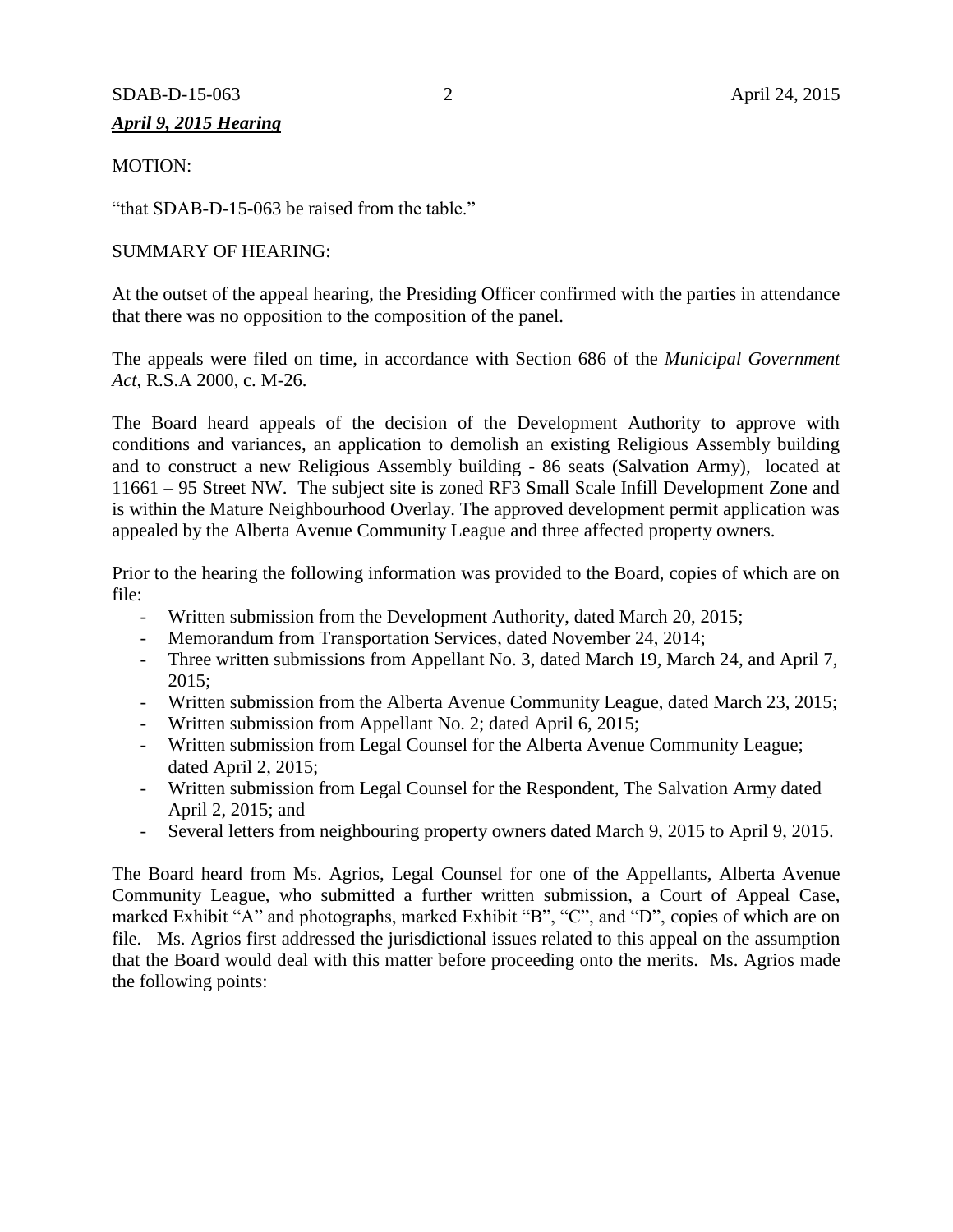- 1. She clarified that all of the Appellants and area residents acknowledge the importance of the services provided by the Salvation Army. The only opposition to the proposed development is based on the proposed location and the suitability of the subject site because it is bordered on two sides by lots that are zoned RF3 Small Scale Infill Development Zone.
- 2. A Religious Assembly is a Discretionary Use in the RF3 Small Scale Infill Development Zone and is subject to the regulations contained in Section 71 of the *Edmonton Zoning Bylaw* as well as the requirements of the Mature Neighbourhood Overlay, Section 814 of the *Edmonton Zoning Bylaw*, both of which are contained in her written submission.
- 3. Her presentation is broken down into three parts, jurisdiction, the merits of the appeal and the proposed Discretionary Use.
- 4. Ms. Agrios referenced the definitions for Religious Assembly and Community Recreation Services contained in her written submission.
- 5. She stated that it is clear from the list of activities and services contained at Tab 4 of her written submission that the proposed development is much more than a Religious Assembly and more closely fits the definition of Community Recreation Services which is neither a Permitted nor Discretionary Use in the RF3 Zone.
- 6. She conceded that a Religious Assembly can engage in accessory social activities but that those activities must be related to the principle use which is worship.
- 7. An appeal from a similar development permit application that had been refused by the Development Authority was heard by the Subdivision and Development Appeal Board in October 2013 ("the Previous Board Decision"). The Board refused that appeal based on the finding that the proposed Use was Community Recreation Services, which is neither a Permitted nor Discretionary Use in the RF3 Zone.
- 8. It was her opinion that, even though the Board is not bound by precedent, it has to be consistent when interpreting the Use Class requirements of the *Edmonton Zoning Bylaw*.
- 9. She also advanced the argument that the Board is estopped in this matter because of the Previous Board Decision.
- 10. The Crossroads Church has operated from this location for a number of years but the building closed two years ago and has been operating temporarily from the Bethel Church site that is located approximately two blocks south of the subject site.
- 11. She referenced photographs of their temporary location marked Exhibit "D" and photographs of the Salvation Army van parked on the site marked Exhibit "B".
- 12. The Salvation Army is currently using the basement of the Bethel Church to operate the Warming Shelter and Outreach Service. The van is used to bring people from outside the neighbourhood to the facility and for worship service held for two hours on Sunday.
- 13. She referenced information contained at Tab 9 of her written submission including social media postings, a list of agencies that provide a meal program, an application form from Homeward Trust and Registered Charity information to support her opinion that this type of information is usually associated with a social agency and is outside philanthropic activities for a Religious Assembly.
- 14. She referenced the letters of support contained in Tab 11 of the Respondent's submission and noted that the letters were provided by other social agencies, including the Hope Mission. The letters did not reference prayer or worship but rather commended the Church for the services that they provide.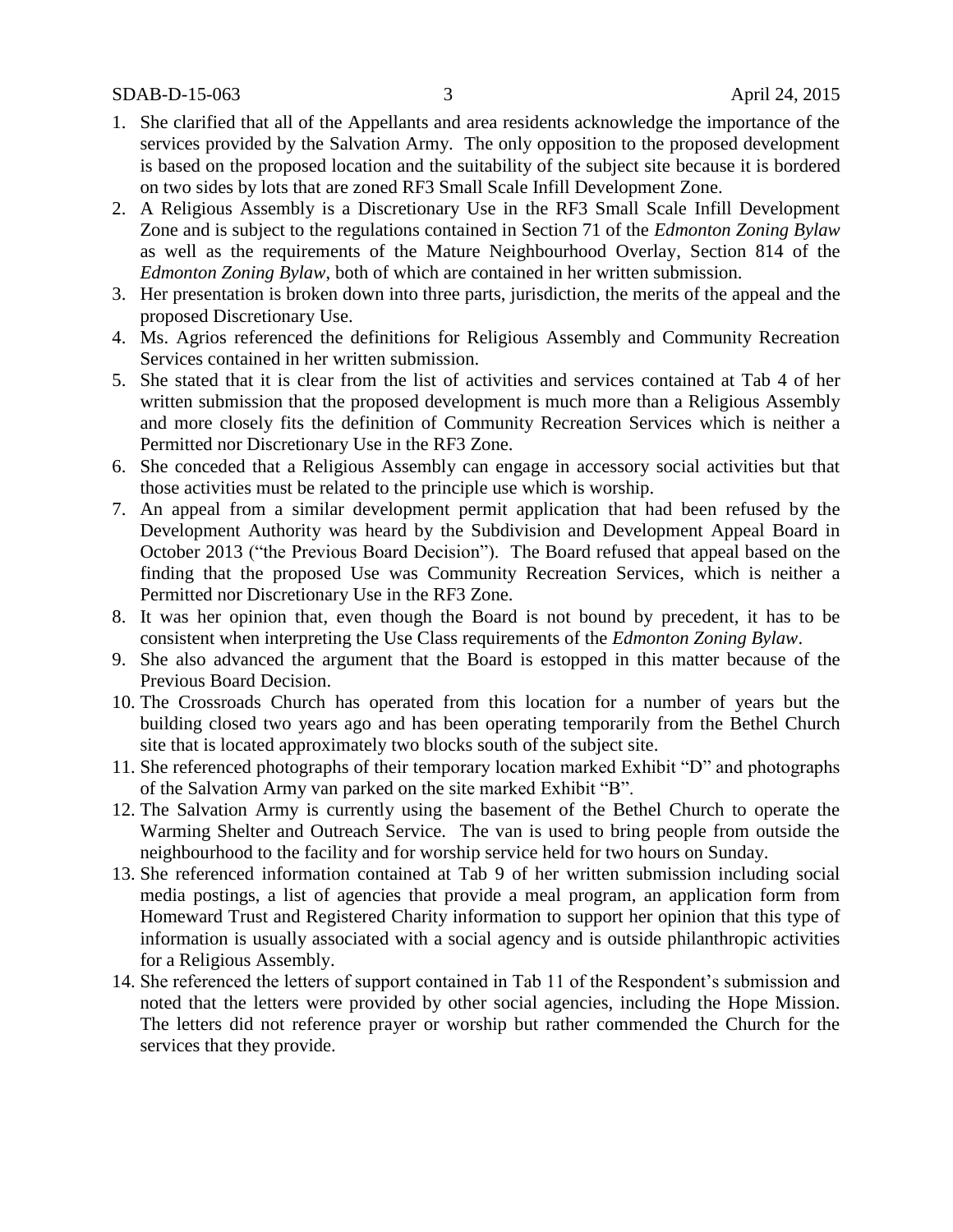- 15. She argued that the approved variances will unduly interfere with the amenities of the neighbourhood and materially affect the use, enjoyment and value of neighbouring properties and therefore the proposed development does not meet the test contained in Section 687(3)(d)(i) of the *Municipal Government Act*.
- 16. It was her opinion that the Board should exercise discretion in this matter based on the fact that the proposed development is a Discretionary Use in this Zone and in her opinion not appropriate for this location.
- 17. The memorandum from Transportation Services dated November 24, 2014 indicates that their review of this application was primarily based on the previous application and that they did not object to the required parking variance based on the justification provided by the Salvation Army. The list of activities indicate that the site is primarily used for drop in, feeding and outreach services and only references one religious service for two hours on Sunday. For most of the time, the facility is not used as a Religious Assembly and therefore does not have to comply with the parking requirements for a Religious Assembly.
- 18. She noted that the description of the list of activities contained in Tab 4 of the Respondent's submission differs from other activity lists that she and the neighbours have seen.
- 19. A review of the development permit application and the plans indicate that the largest area of the building is labelled "worship/drop-in" area with no fixed seating. The kitchen is large, directly attached to the worship/drop-in area and is atypical of a Religious Assembly.
- 20. She reviewed the agenda and decision for the hearing held in October 2013 (contained in Tab 6 and 7 of her written submission) and reiterated her opinion that this application is virtually the same. Even though the Board is not bound by precedent it should be consistent when rendering decisions.
- 21. She referenced Exhibit "A", a decision from the Court of Appeal of Alberta, *Sihota v Edmonton (City)*, 2013 ABCA 43, specifically page 5, paragraph 14 which states that "the issue here is not whether the SDAB is bound by its previous decisions, nor whether it is bound by the decisions of the development officer. Issue estoppel does not arise because the prior decision is "binding on the tribunal, although that is the effect. Issue estoppel means the prior decision is "binding on the parties"; issue estoppel prevents them from re-litigating what has already been decided. So the issue is whether the municipality and the developer are bound by the previous decisions relating to the use of the subject land."
- 22. Page 6, paragraph 19 of that decision states that "In its factum the SDAB noted that if an issue estoppel was recognized, then "in at least some cases, the result will be that an error made by the development authority in respect of the original development permit will be repeated in respect of the new development permit". That is one way of characterizing the consequences, but it overlooks the fact that issue estoppel is designed to bring certainty and finality. It prevents the re-litigation of issues, which always involves an argument that a previous decision was "wrong"."
- 23. She reiterated her opinion that the proposed Use is Community Recreation Services, which is neither a Permitted nor Discretionary Use in the RF3 Zone and the only other option is that the subject site be rezoned to accommodate this Use.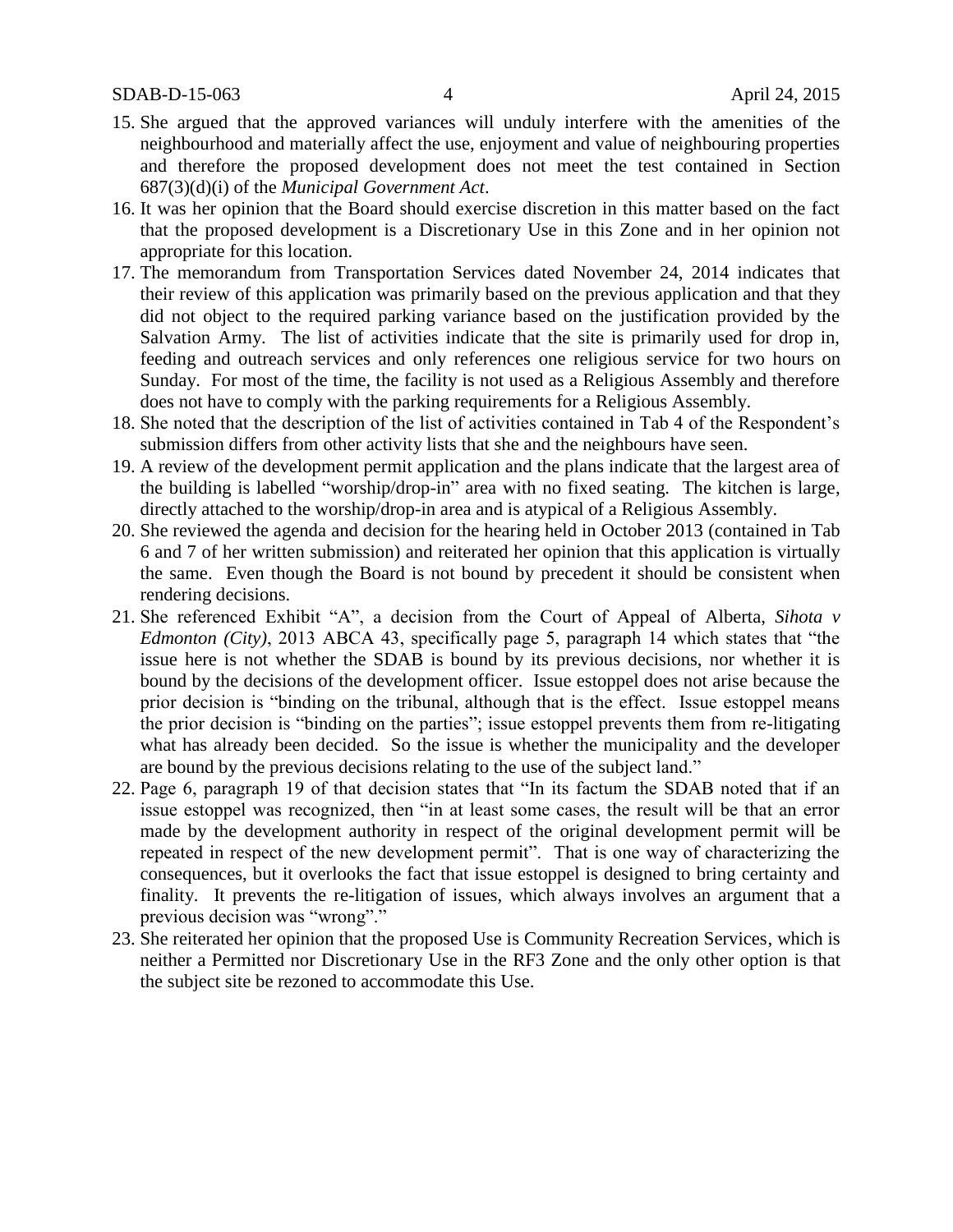SDAB-D-15-063 5 April 24, 2015

In response to questions by the Board, Ms. Agrios provided the following information:

- 1. The use of the building for drop-in prayer was used to justify the required parking variance.
- 2. It is sufficient for the Board to find that the proposed development is not a Religious Assembly.
- 3. The Previous Board Decision found that the proposed Use was Community Recreation Services.
- 4. The proposed development does not fit the definition of any of the other Discretionary Uses listed in the RF3 Zone.
- 5. Although there is some concern regarding the list of activities for the subject site, the plans labelled a large part of the main floor as a "worship/drop-in" area with no fixed seating and a large kitchen that is directly accessible from this part of the building.
- 6. The parking variance was granted based on the information provided to Transportation Services that a religious service was only offered one day per week.
- 7. It was her opinion that the Board is estopped from making a decision that is different from the Previous Board Decision.
- 8. The Board has to be consistent when interpreting the requirements of the *Edmonton Zoning Bylaw* and would have to determine that this development application is different from the previously refused application.

Ms. Agrios asked the Board to rule on the jurisdictional issues before proceeding to the merits of the appeal.

The Board then heard from Mr. Wakefield, Legal Counsel for The Salvation Army. Mr. Wakefield provided the following information:

- 1. He urged the Board to deal with both the jurisdiction issues and merits of the appeal based on a recent appearance at the Alberta Court of Appeal on April 1, 2015. The Court questioned the reasoning of the Board not to hear jurisdictional arguments as well as the merits of an appeal so that, in the event of a reversal on the jurisdiction arguments the Court is in a position to also rule on other aspects of the appeal without having to first send the matter back to the Board to be heard on the merits.
- 2. An erroneous decision on jurisdiction alone could lead to a lengthy and unnecessary delay in obtaining a ruling on the application.
- 3. This was a live issue before the Court of Appeal and it was his opinion that the Board should not restrict itself to jurisdiction but should deal with the merits of the appeal at the same time.

The Board then heard from Mr. McClellan and Mr. Welch, representing the Sustainable Development Department, on the issue of jurisdiction who made the following points:

- 1. Upon a review of the information submitted with the development permit application, Mr. McClellan determined that the proposed development fell within the definition of a Religious Assembly.
- 2. The Salvation Army is a longstanding religious organization and the proposed activities are included in the definition of a Religious Assembly contained in the *Edmonton Zoning Bylaw*.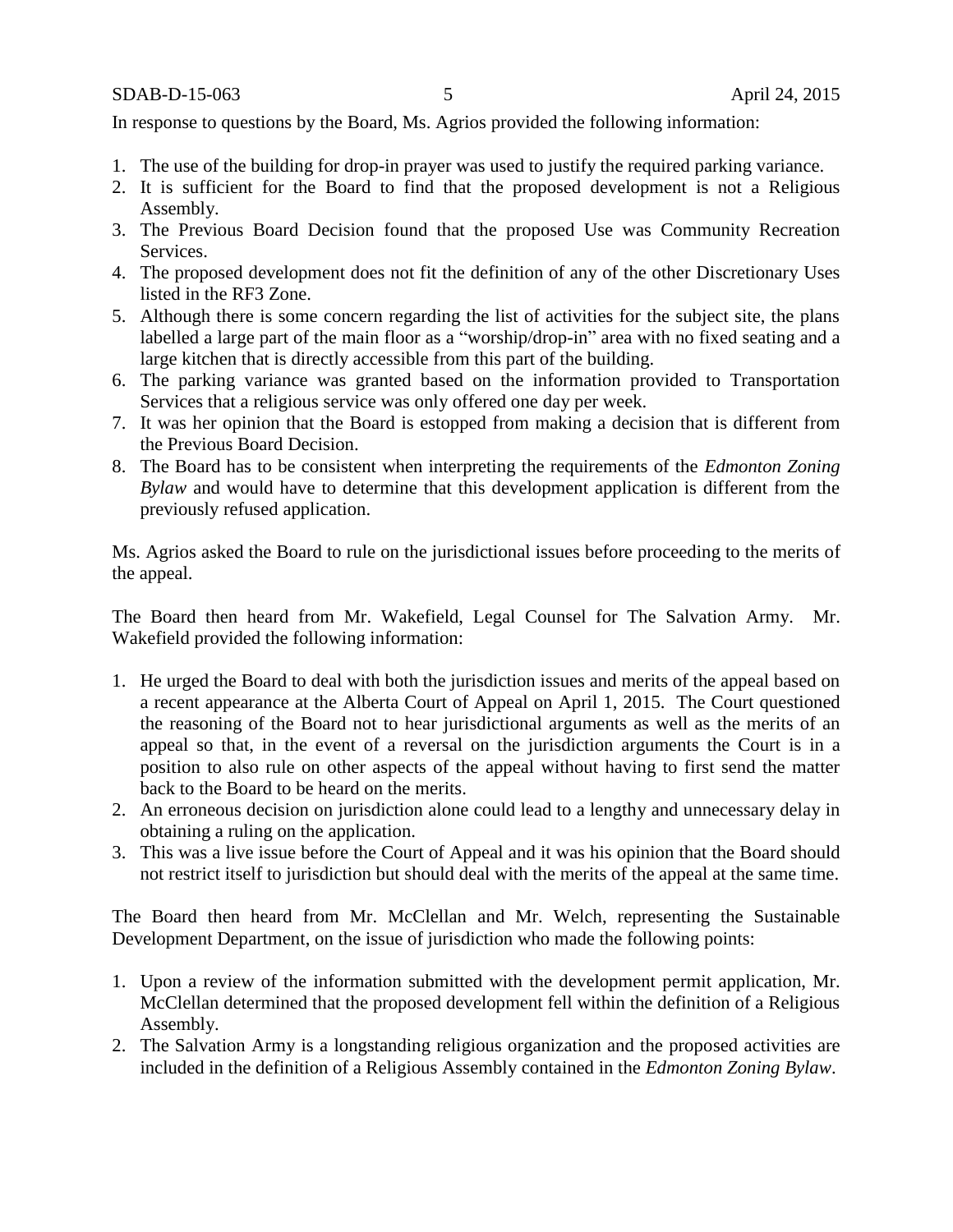SDAB-D-15-063 6 April 24, 2015

- 3. The definition of Religious Assembly does not mandate the number of hours or the frequency of worship and related activities required.
- 4. One religious service on a Sunday is not atypical of other churches in the City and the definition does not prescribe the intensity or duration of the accessory activities.
- 5. The proposed development is not Community Recreation Services.
- 6. The Sustainable Development Department does not want to mandate how Religious Assemblies conduct their activities.

They provided the following responses to questions:

- 1. The Salvation Army submitted additional information with this application, specifically their Mission Statement and a more detailed list of the proposed activities that was not provided with the previous application. Therefore, the proposed development was reviewed as a new application.
- 2. Some minor revisions were made to the plans, including a reduction in the size of the kitchen.
- 3. A pre-application meeting was held with the Architect and representatives of the Salvation Army to review the proposed plans and discuss the concerns of the neighbourhood that were raised at the previous SDAB hearing.
- 4. The decision was made to accept a new development permit application based on the list of activities and the clear religious component.
- 5. The application was reviewed and approved as a Religious Assembly, which in their opinion, was the most accurate Use Class.

Ms. Agrios made the following comments in response to the jurisdictional arguments raised by Mr. Wakefield:

- 1. It has always been the practice of the Board and many other Boards in the Province to deal with jurisdictional issues first before proceeding to the merits of an appeal.
- 2. In her experience, the Court of Appeal has never expressed a concern about the possibility of a second hearing.
- 3. She is not able to comment on the evidence provided by Mr. Wakefield because the decision of the Court of Appeal has not been rendered.
- 4. It was her opinion that there is no need for the Board to deviate from their usual practice.

Ms. Agrios provided the following responses to questions:

- 1. It was her opinion that dealing with the jurisdictional issue first is the most efficient process because it will shorten the length of the hearing and eliminate the need to hear irrelevant evidence if the Board determines that it does not have jurisdiction to proceed to the merits of the appeal.
- 2. It is the typical practice of the Court of Appeal to send matters back if it is determined that the Board erred by not assuming jurisdiction.

After a short recess, the Board reconvened and the Presiding Officer indicated that it was the decision of the Board that it would be premature to rule on the jurisdictional issue before hearing the merits of the appeal.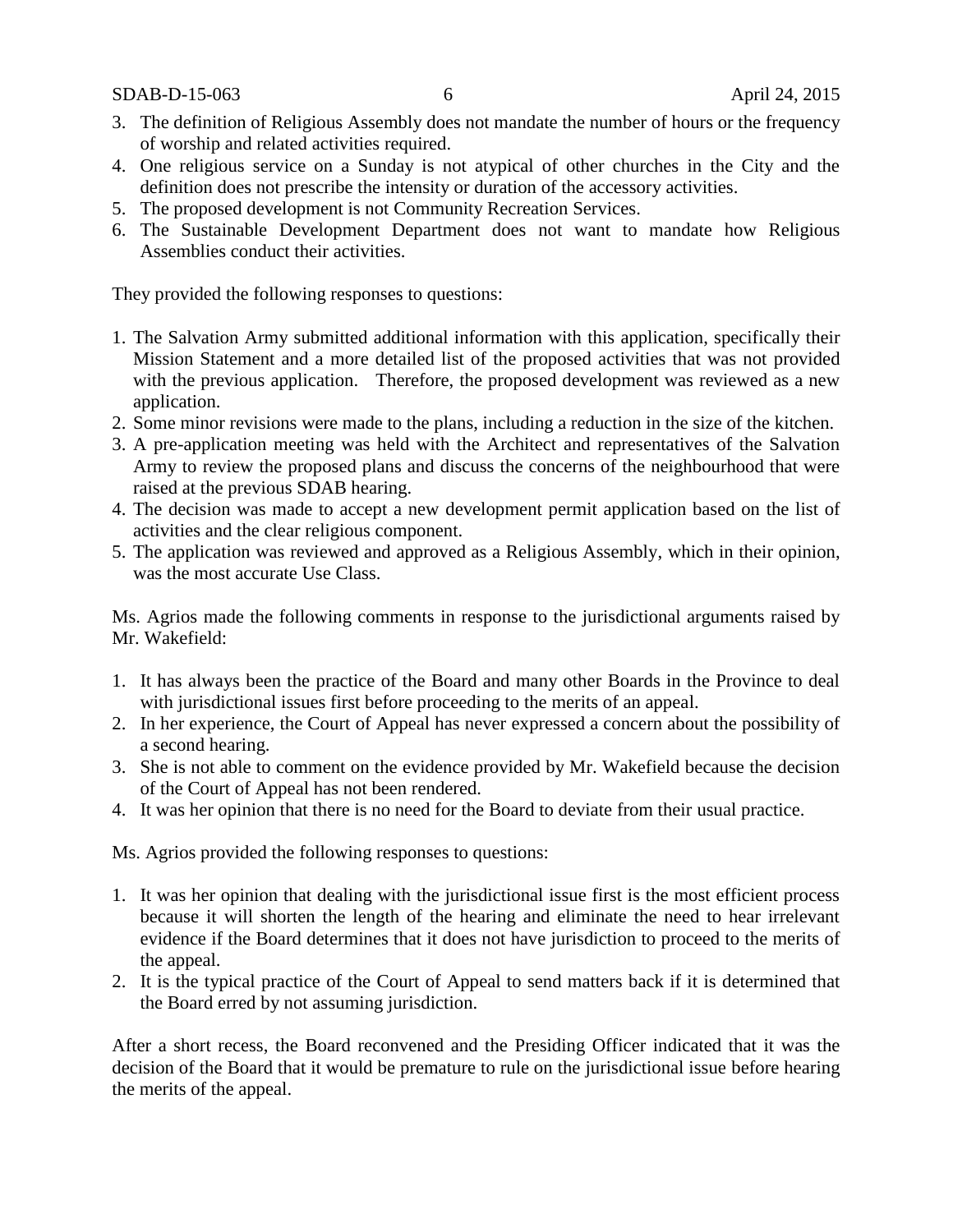The Board then heard from Ms. Agrios who provided the following information:

- 1. She referenced the 7 variances granted for the proposed development.
- 2. The footprint of the proposed building is 2/3 larger than the existing building on the subject site, which results in deficiencies in the landscaping requirements.
- 3. A large variance has been granted to the minimum required number of parking spaces.
- 4. She referenced the General Purpose of the RF3 Small Scale Infill Development Zone that is to provide for Single Detached Housing and Semi-detached Housing while allowing smallscale conversion and infill redevelopment to building containing up to four Dwellings, and including Secondary Suites under certain conditions.
- 5. It was her opinion that the required number of variances to allow a larger building on this site is not in keeping with the General Purpose of this Zone.
- 6. She referenced the development regulations for a Religious Assembly contained at Tab 11 of her written submission.
- 7. Section 71.3 regulates the size of a Religious Assembly that is located within 60 metres of a Site zoned to allow Single Detached Housing to ensure that it is characteristic of the surrounding low-density development.
- 8. The proposed Religious Assembly should comply with the Site Coverage and Setback requirements because it is surrounded on three sides by low-density housing.
- 9. The General Purpose of the Mature Neighbourhood Overlay is to ensure that new low density development in mature residential neighbourhoods is sensitive in scale to existing development, maintains the traditional character and pedestrian-friendly design of the streetscape.
- 10. It was her opinion that the proposed development is not similar in scale to existing development and based on the number of required variances is not suitable for the subject site.
- 11. She referenced photographs marked Exhibit "C" and "D" to illustrate the existing mature neighbourhood with large trees, older houses with large trees and mature landscaping.
- 12. The proposed building is large, covers more than half of the lot and will have minimal landscaping which is not characteristic of the area.
- 13. The required parking has been reduced from 22 spaces to 6 spaces. This is a significant variance that has been granted without significant reason.
- 14. She referenced photographs to illustrate that street parking is limited during the daytime hours even though the Salvation Army is not currently operating from the subject site.
- 15. The proposed new building will exacerbate the ongoing problem with on-street parking.
- 16. The Salvation Army van will occupy at least one of the proposed on-site parking spaces.
- 17. Transportation Services did not object to the required variance in on-site parking based on the information provided by the Salvation Army that an adjacent property owner has agreed to let them use 53 parking spaces on their property. However, a formal written agreement was not provided or imposed as a condition of the approval.
- 18. Even if the Board determines that the proposed development is a Religious Assembly the suitability of the proposed use for this location must be determined.
- 19. It was her opinion that the site is not suitable because it is surrounded by residential development, primarily single detached houses.
- 20. Based on past use of the site, the new proposed building will significantly increase pedestrian and vehicular traffic to a level that is not characteristic of an RF3 neighbourhood.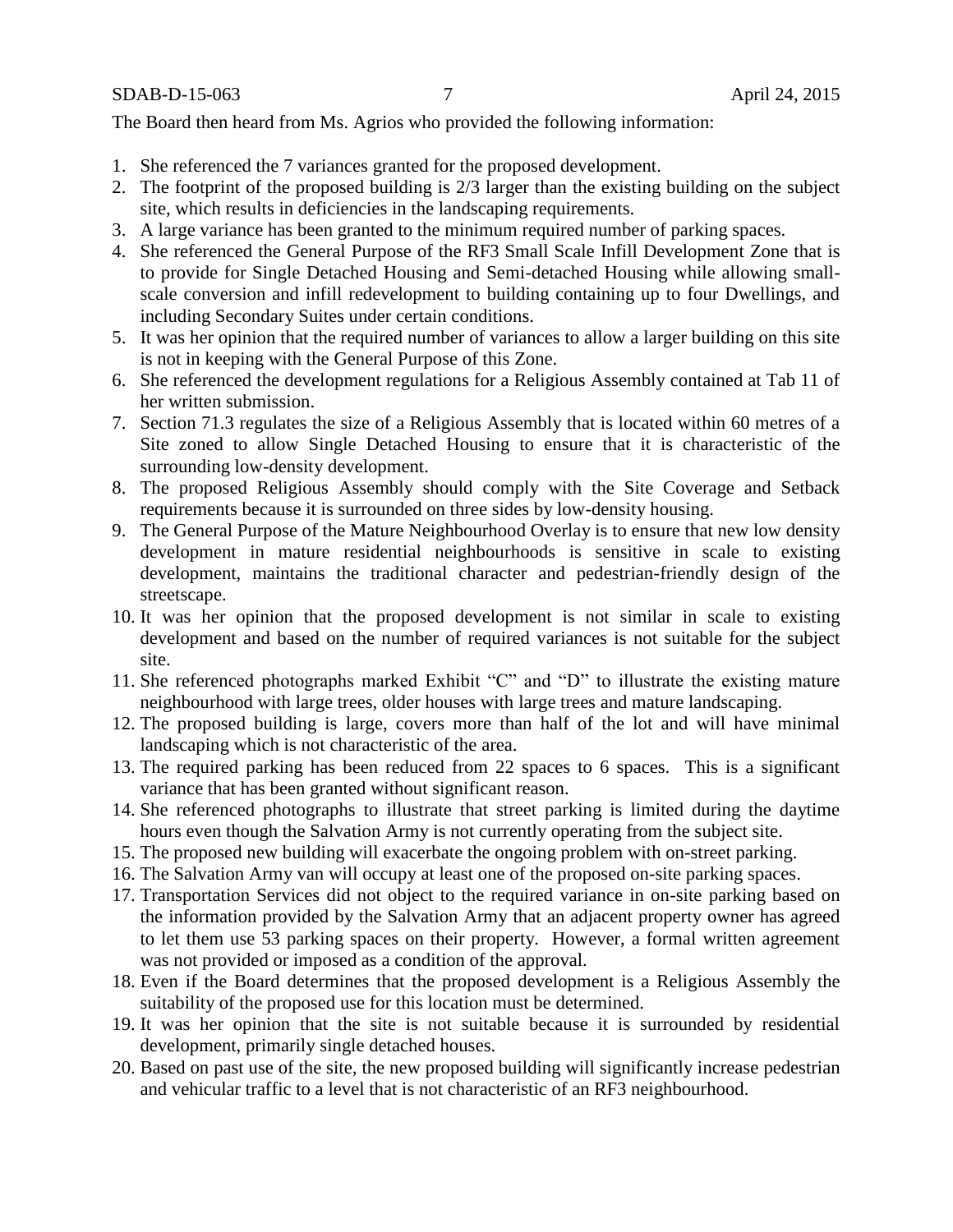- 21. Activities will occur at this site every day of the week, not just on Sundays.
- 22. A petition in opposition to the proposed development has been submitted. The petition contains the signatures of more than 150 individuals who reside within a three-block radius of the subject site. Numerous letters of opposition were submitted by other residents of this neighbourhood.
- 23. She referenced the community feedback contained in Tab 10 of the Respondent's submission and noted that the information provided to the community did not address the required variances, specifically the parking variance or the proposed ancillary uses.
- 24. The letters of support were provided by individuals who do not reside in this neighbourhood.
- 25. Community opposition to the proposed development is overwhelming based on their past experiences with the negative impact of this facility on the use and enjoyment of their properties.
- 26. Although there is a need for this type of facility, it would be more appropriately located in a commercial zone.
- Ms. Agrios provided the following responses to questions:
- 1. The residents have found that the problems have moved from the subject site since the Salvation Army temporarily relocated to the basement of the Bethel Church.

The Board then heard from the three additional Appellants, Mr. Robert Fowler, Mr. and Mrs. McAleese and Mr. Forget who outlined the following concerns:

- 1. They all live in close proximity to the subject site.
- 2. The activities offered by the Salvation Army on the subject site, including the drop-in centre, soup kitchen and warming facility have negatively impacted their quality of life by bringing at-risk individuals and the associated problems into their neighbourhood.
- 3. The Salvation Army has not shown any respect for the neighbourhood or addressed their concerns.
- 4. On site security is not provided and the site is not well maintained.
- 5. They have all noted a decrease in problems since the Salvation Army moved to the Bethel Church site.
- 6. There is only one religious service held at this location on Sundays.
- 7. The Salvation Army did not consult with the neighbours and was not forthcoming about the scope of the proposed development and the variances required.
- 8. The variance granted in the required number of on-site parking spaces will increase the existing problem with on-street parking.
- 9. The proposed development could negatively impact the ongoing neighbourhood revitalization program.

The Board then heard from Ms. Basualdo, Civics Director for the Alberta Avenue Community League, who provided the following information:

1. The Community League has made several attempts to address the ongoing problems with the Salvation Army without success.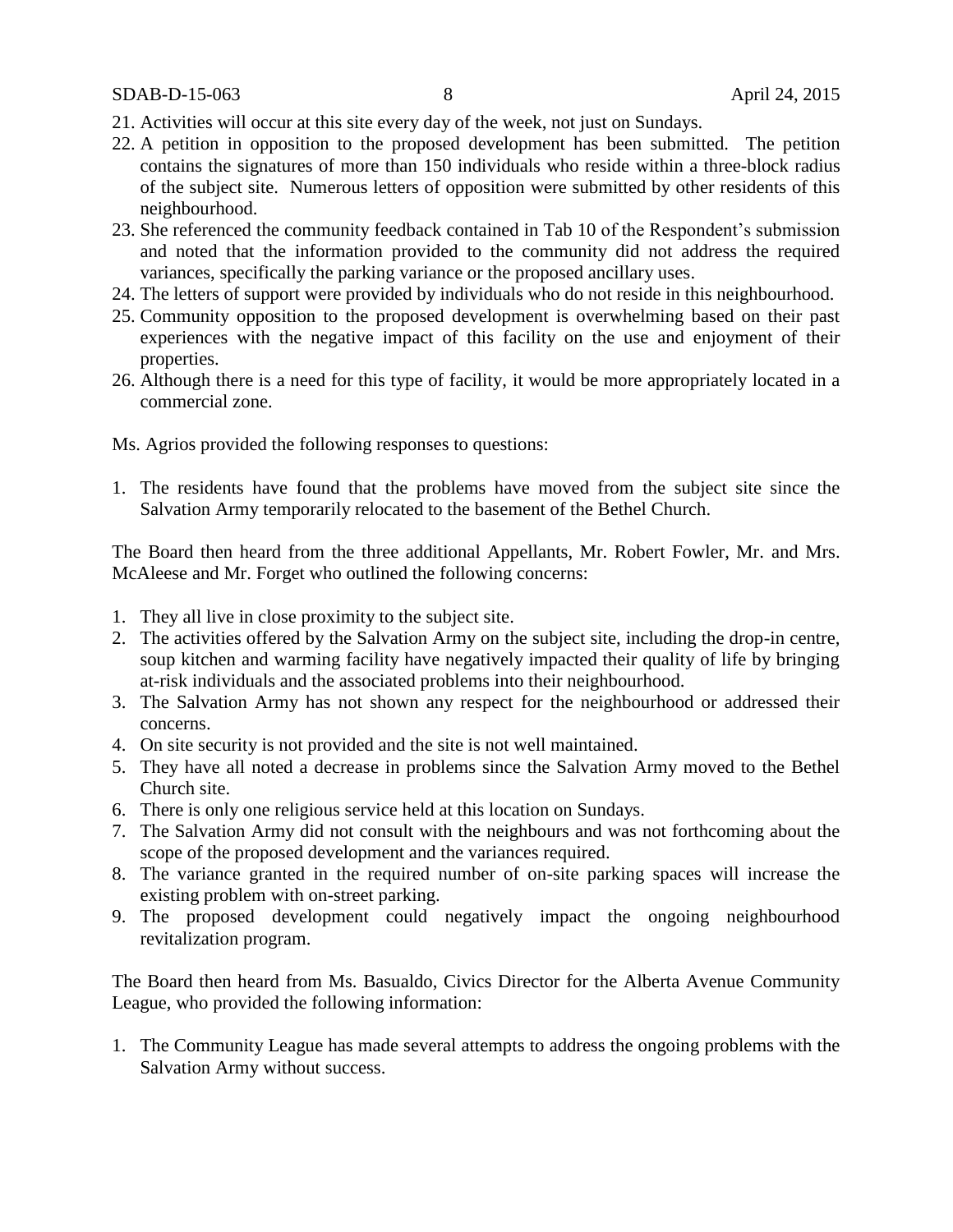SDAB-D-15-063 9 April 24, 2015

- 2. The problems have decreased since the Salvation Army has moved to the Bethel Church site, but the offered services have been reduced.
- 3. It was her opinion that the Salvation Army was not forthcoming with information regarding the services planned for the new facility.
- 4. The Community League never met with the Sustainable Development Department but did provide a letter outlining their concerns after they received notice that the development had been approved.
- 5. The Community League has met with the Architect and representatives of the Salvation Army to discuss the proposed development.

The Board then heard from Ms. Joanne Coleman, an affected property owner who outlined the following concerns:

- 1. The services offered by the Salvation Army bring undesirable individuals into the neighbourhood that result in illicit activities.
- 2. She used several photographs to illustrate the impact of the development on the use and enjoyment of her property.
- 3. Ms. Coleman has built a 6-foot fence to secure their property.
- 4. On-street parking is a problem in this neighbourhood especially on Sunday when religious services are held.

Mr. McClellan, the Development Officer, provided the following information regarding the merits of the appeal in response to questions from the Board:

- 1. He did not reference the Previous Board Decision when making his decision but he was aware of the history of the site and that it had previously come to a hearing of the Subdivision and Development Appeal Board.
- 2. In his opinion, the problems associated with the existing building, that will be demolished, are addressed through the design of the proposed new building.
- 3. The development regulations contained in the *Edmonton Zoning By*law have not been amended since the previous appeal hearing.
- 4. The Salvation Army did undertake some community consultation but it was noted that community consultation is only a requirement if variances to the Mature Neighbourhood Overlay are required.
- 5. Pre-application consultation is a service that is offered by the Sustainable Development Department primarily for commercial or industrial developments.
- 6. The Salvation Army provided additional information with this development permit application in response to the concerns of the community and the Development Officer who reviewed the previous development permit application.

At this point Mr. Wakefield, Legal Counsel for The Salvation Army allowed Mr. Lyle Donald to address the Board in support of the proposed development. Mr. Donald provided the following information:

1. He is the former President of the Metis Nation of Alberta and serves on the Metis Regional Counsel but has no association with the Salvation Army.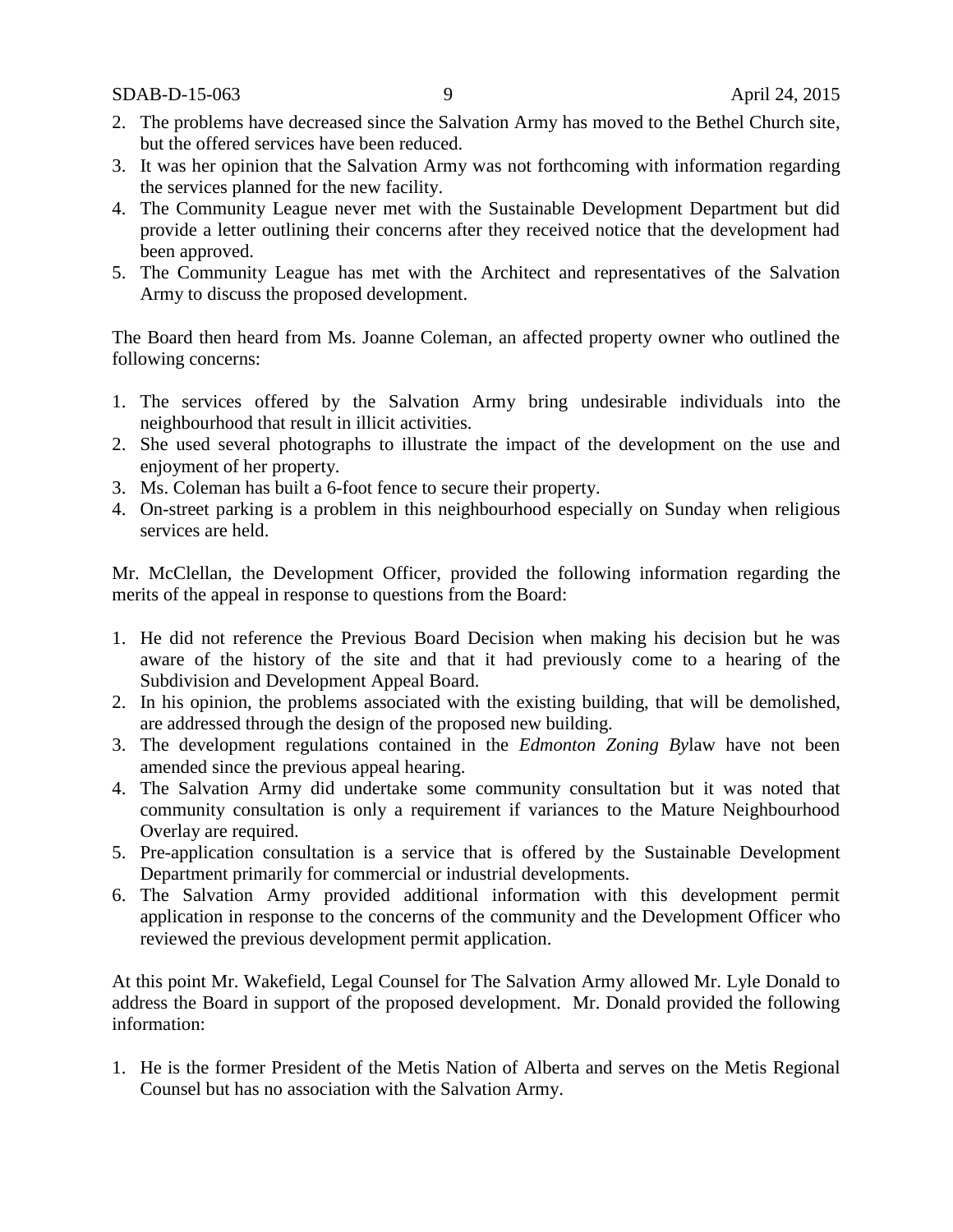- 2. The Native Friendship Centre is located in close proximity to the subject site.
- 3. The Salvation Army is committed and provides assistance to many Aboriginals who live in this area.
- 4. The variance granted in the number of parking spaces is not a concern for the homeless individuals who access the services offered by the Salvation Army.
- 5. It was his opinion that all churches experience similar parking problems.

The Board then heard from Mr. Kim Wakefield, Legal Counsel for the Salvation Army who advised that Ms. Manasc, Architect for the project and several representatives of the Salvation Army will address the Board first.

Ms. Manasc used a PowerPoint presentation (that was originally submitted April 2, 2015 by Legal Counsel for the Respondent) to provide the following information:

- 1. The building was designed in consultation with the Salvation Army and the community focusing on the Christian purpose of the Salvation Army.
- 2. The new building is less than 5,000 square feet in size and is residentially scaled to fit into the context of the existing neighbourhood.
- 3. The new building is a single-storey and designed to provide easy access for all individuals.
- 4. The one storey building covers more of the site minimizing the size of the yard and reducing areas where inappropriate activities could occur.
- 5. This was done intentionally to address some of the community concerns.
- 6. The Crime Prevention Through Environmental Design (CPTED) principles were applied to ensure that there are eyes on the street and natural surveillance in response to concerns raised by the community during the first review of the project.
- 7. This facility is intended for the use of the neighbourhood and the reduction in the number of on-site parking spaces is justified because the majority of the congregation walks or uses public transit.
- 8. The Salvation Army van will be parked in one of the parking spaces and the other spaces will be used primarily by staff.
- 9. The building has a large area without fixed seating that was designed to provide flexible space.
- 10. The kitchen was designed to provide meals after church but was not designed to be an industrial or commercial kitchen.
- 11. She understood this development to be a small-scale community church designed for the use of neighbourhood residents and to address the sense of community.
- 12. A number of meetings were held with the Community League and other residents and the conversations are ongoing.

Ms. Manasc provided the following responses to questions:

- 1. She could not provide any information regarding the number of weddings that would be held in the building.
- 2. The Building has been designed to provide space for large and small group prayer for a maximum of 86 people.
- 3. Flexibility is important because construction is expensive.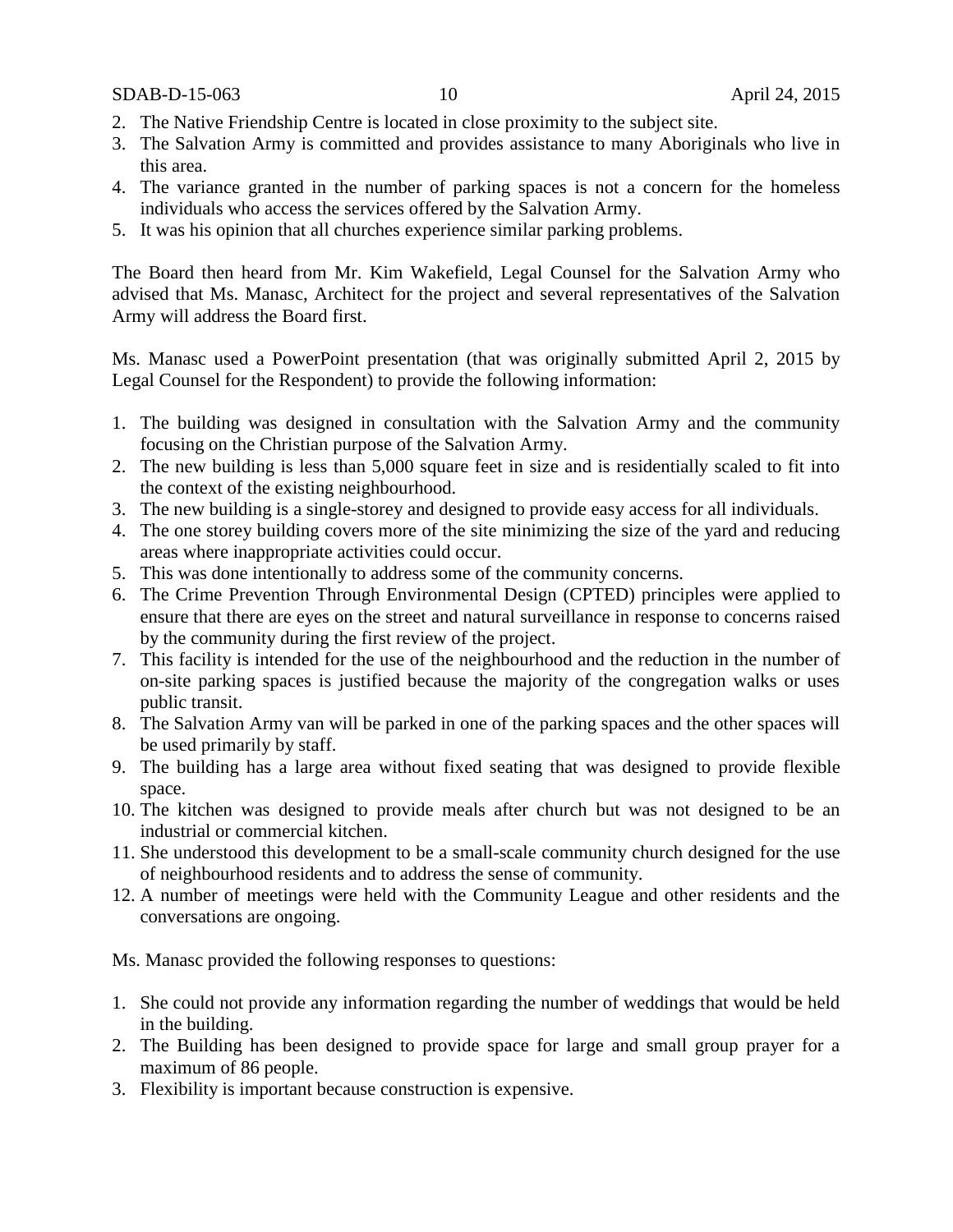SDAB-D-15-063 11 April 24, 2015

- 4. Minor changes were made to the plan that was refused in 2013, including a reduction in the size of the kitchen.
- 5. The yards around the building were reduced to address the neighbourhood concerns.
- 6. It was her opinion that the proposed development does not require additional parking spaces.
- 7. The CPTED strategies were addressed by providing natural access control, natural surveillance or eyes-on-the-street, additional lighting and the use of building materials that are durable and easy to clean and repair.
- 8. Additional lighting could be installed in the proposed roof overhang on the north side of the building.
- 9. Security cameras will be installed at the entrances and along the north side of the building.
- 10. Monitoring is an operational issue that will be handled by the Salvation Army.
- 11. It was her opinion that the proposed development is appropriate in this mixed-use neighbourhood.

The Board then heard from Mr. Grant Effer, Ms. Danielle Strickland, Mr. Andrew Benson and Mr. James McIntyre, representing the Salvation Army. They provided the following information in support of the proposed development:

- 1. Mr. Effer referenced the Mission Statement of the Salvation Army contained in Tab 3 of the written submission.
- 2. The Salvation Army is an international Christian Church. Its message is based on the Bible; its ministry is motivated by love for God and the needs of humanity.
- 3. Worship is a lifestyle and more than a building and the Crossroads Church provides worship 24/7 whether it be serving coffee or providing a meal to someone in need.
- 4. The church is people, not a building and it is not restricted to 2 hours on a Sunday.
- 5. They have offered all sorts of communication in an attempt to partner with the community to address their concerns and rebuild this neighbourhood.
- 6. The list of activities contained in their written submission is accurate but programming does change based on need.
- 7. Mr. Effer considers all of the activities that occur on this site as worship.
- 8. Ms. Strickland has served as co-pastor of Crossroads Church for the last 5 years.
- 9. As co-pastor, it is her assignment to lead a community church.
- 10. She has worked in church planning in marginalized communities for many years and has never experienced this level of community opposition.
- 11. Some of their practices have been changed in a response to the community concerns, including church leaders moving into the neighbourhood.
- 12. The budget is small and they rely on volunteers.
- 13. The van is operated with the help of volunteers and is used to help women in distress and transport individuals to a safe place.
- 14. The new building will provide a space that is safe for single mothers with small children.
- 15. The Salvation Army also operates institutions but there is a distinct difference between a church and an institution.
- 16. Institutions operated by the Salvation Army are administered and operated by Social Service Officers, not Pastors who are responsible for Church activities, and the Salvation Army clearly distinguishes these roles.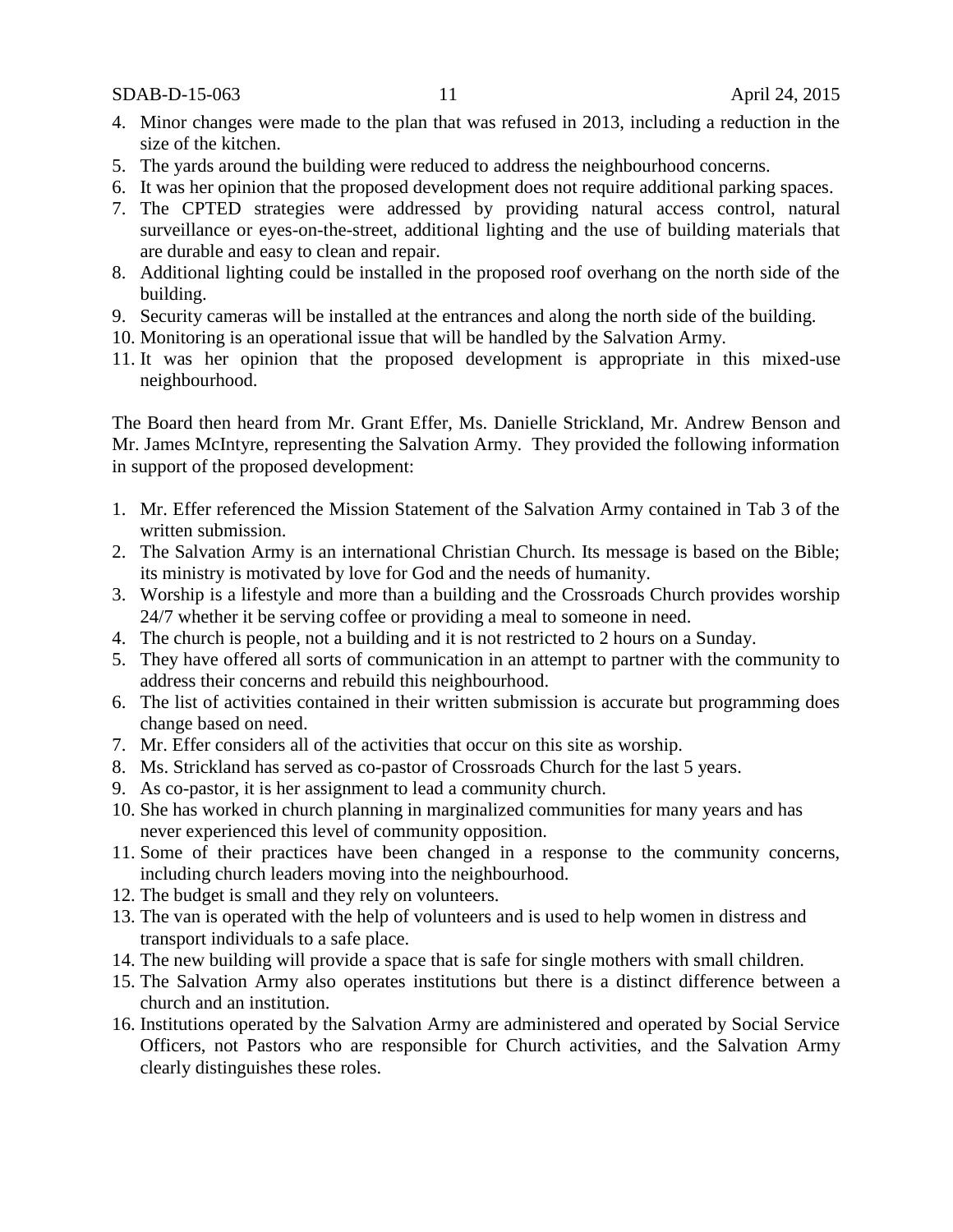SDAB-D-15-063 12 April 24, 2015

- 17. The Church has a long history at this location and is prepared to reduce their activities, including the elimination of the Winter Warming Program in an attempt to address concerns.
- 18. They often refer individuals to other agencies or organizations.
- 19. They do try to address the problems with security but operate on a shoe-string budget.
- 20. Crossroads Church was started 17 years ago but has not operated from this site for the past 2 years.
- 21. It was Ms. Strickland's opinion that the design of the new building is part of the solution because of the reduced yards, improved lighting, and the installation of security cameras.
- 22. They will not be serving meals to 150 people twice a day.
- 23. The building is closed overnight.
- 24. There are usually two co-pastors and two part-time staff in the building when it is open.
- 25. There are six City employees on site when the Winter Warming Centre is in operation.
- 26. The staffing ratio will not change in the new building.
- 27. The current congregation is approximately 50 people.
- 28. Mr. Benson lives in the neighbourhood and leads the Winter Warming Centre.
- 29. The Centre is open Monday to Saturday, 7:00 a.m. to 3:00 p.m.
- 30. Bible study and prayer is offered every day before lunch. Lunch is usually soup and a sandwich.
- 31. The problems in this neighbourhood are not limited to the Salvation Army site.
- 32. More than half of the people who attend Crossroads Church live in the neighbourhood and are on a fixed income.
- 33. Mr. Jim McIntyre is a resident of the Alberta Avenue Community.
- 34. He was able to overcome his problems with the assistance of the Salvation Army.
- 35. He is now an Officer with the Church and manages the building and the site.
- 36. Mr. McIntyre has access to the police through a direct telephone number and can call if any problems arise at the site that require police assistance.
- 37. Every attempt is made to maintain the site but it is an ongoing problem.

The Board then heard from Ms. Courtney Redden, Ms. Taylor, and Ms. McIntyre who appeared in support of the proposed development and provided the following information:

- 1. They all live in the community and have never experienced any problems as a result of the activities occurring at this location.
- 2. Ms. Redden uses the bus stop in front of the Church and was not aware that the Winter Warming Program was operating from that location.
- 3. Ms. Taylor has attended the Crossroads Church for the past five years and moved into this neighbourhood two years go. She walks to church and also volunteers at the Church.
- 4. Ms. McIntyre has been active in the Church for the past six years, volunteers and works for the Winter Warming Centre.
- 5. The Salvation Army has helped change her life.
- 6. They all agreed that the proposed development will address a need and will impact their neighbourhood in a positive way.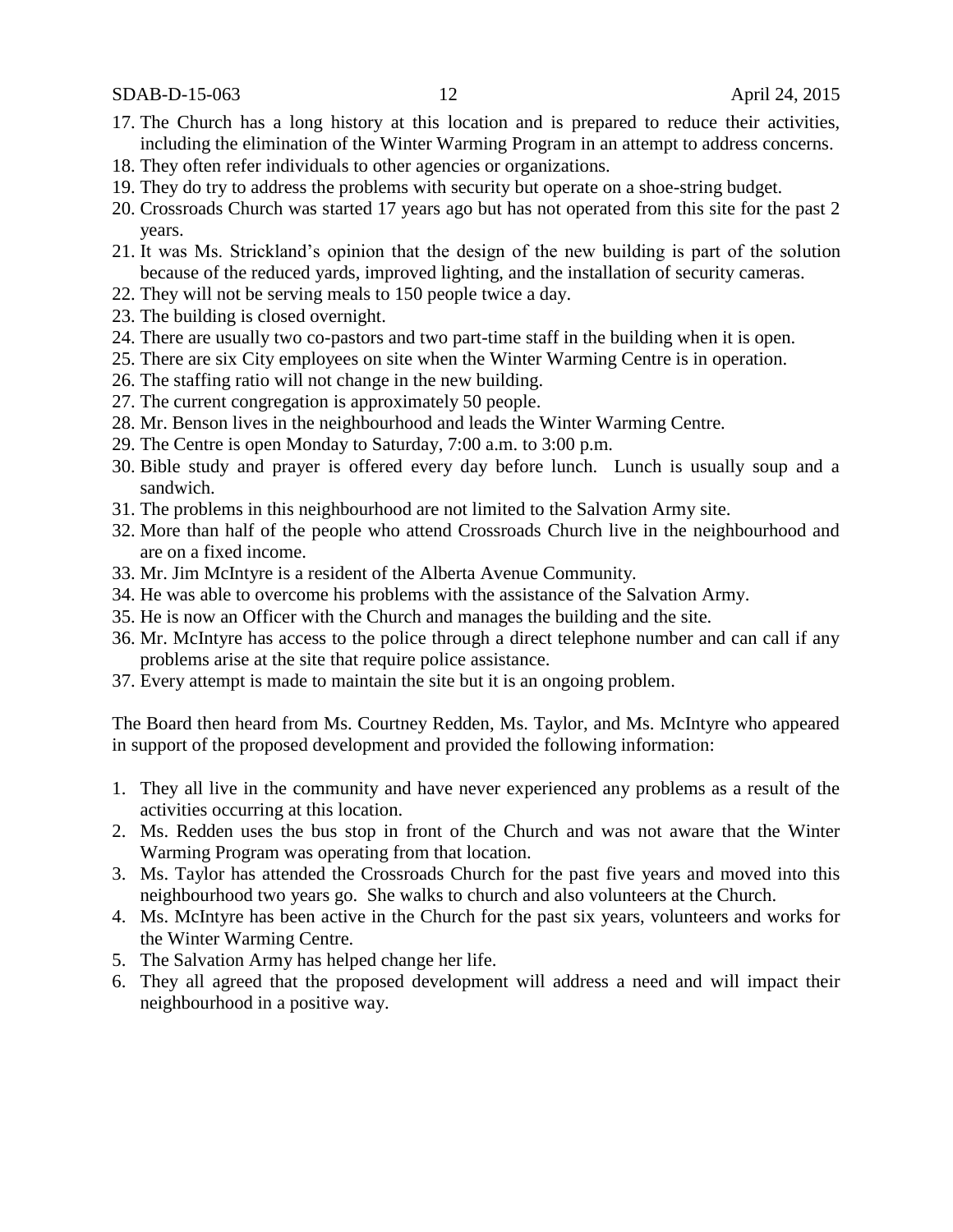The Board then heard from Mr. Wakefield who provided the following information:

- 1. He referred to Tab 2 of his written submission that included a copy of the property tax notice for the subject site indicating that the property use is religious Worship and that it is exempt from all levies.
- 2. He referenced Tab 9 of the Appellant's submission to illustrate than many other churches in the City of Edmonton offer meal programs.
- 3. Tab 1 of his submission contains the definition of a Religious Assembly, pursuant to Section 7.8(13) of the *Edmonton Zoning Bylaw* as follows*:* "Religious Assembly means development used for worship and related religious, philanthropic or social activities and includes Accessory rectories, manses, meeting rooms, food preparation and service facilities, classrooms, dormitories and other buildings. Typical uses include churches, chapels, mosques, temples, synagogues, parish halls, convents and monasteries. This Use Class does not include Private Education Services, Public Education Services, and Commercial Schools, even as Accessory Uses".
- 4. A Church is not a narrowly defined concept and has some form or application of religious principles to the community in which it exists, in order to address social problems, and to help under privileged individuals.
- 5. The proposed development is a Religious Assembly.
- 6. Bethel Chapel is located two blocks away and offers the same programs and activities.
- 7. The Court of Appeal decisions provided by Ms. Agrios to support her estoppel argument all deal with legal non-conforming uses.
- 8. When an appeal of a refused development application for this site came to the Board in 2013 the Previous Board Decision was based on the very limited information that was provided. It was his opinion that the Board is not stuck with that decision.
- 9. Section 18 of the *Edmonton Zoning Bylaw* states that an application for a development permit within the same Use class shall not be accepted within 6 months of the date of refusal.
- 10. In this instance there has been a cooling off period of 18 months.
- 11. The *Edmonton Zoning Bylaw* contemplates that there can be a resubmission of a development permit application for a similar development and that it does not have to be a brand new proposal.
- 12. He agreed that consistency is important but that it is possible for this Board to render a different decision based on the provision of additional information.
- 13. The Board also has to be correct in its decision and consistency should yield to a more accurate interpretation of the definition of a Religious Assembly.
- 14. It was apparent during the design process that variances would be required but the decision was made to design a building to address the needs of the Salvation Army in an attempt to resolve some of the neighbourhood concerns.
- 15. Wrap around windows will be installed at the front and rear corners of the building.
- 16. Parking will only be a problem for several hours a week.
- 17. The owner of the lot across the street from the subject site has agreed to let the Salvation Army use their parking spaces.
- 18. The Board can also impose a condition on the approval if a more formal written agreement is required.
- 19. The variances are justified based on the fact that 95 Street is an urban street with CB2 Zoning located north of the site along 118 Avenue.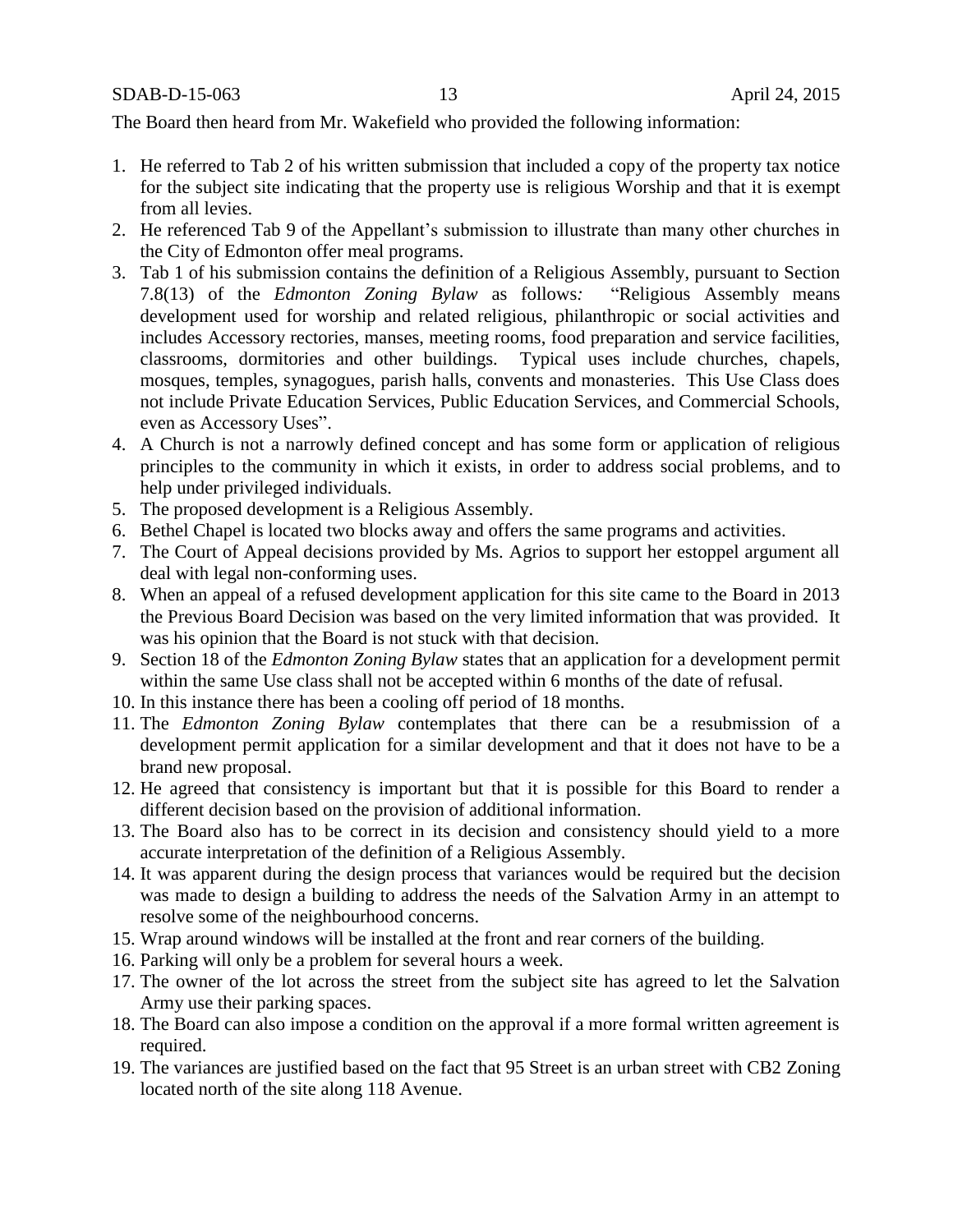SDAB-D-15-063 14 April 24, 2015

- 20. The subject site is located on the fringe of the RF3 Zone as illustrated on the map contained at Tab 6 of the Appellant's submission.
- 21. He referenced the community support contained in Tab 9 and 10 of his written submission and the map in Tab 12 to illustrate that the location of these responses are within 60 and 100 metres of the site.
- 22. The list of activities contained in Tab 4 makes it clear that the Salvation Army is trying to evolve with the community.
- 23. The van is an innovation that makes it possible for the Church to travel to the problems.
- 24. It was his opinion that the Church should be praised, assisted, and supported.
- 25. There is a homeless problem throughout the entire City, not just in this neighbourhood.
- 26. The Salvation Army has made every attempt to design a building and revise their programs to address the concerns of the neighbourhood.
- 27. The Board is not estopped from making a different decision than a previous panel of the Subdivision and Development Appeal Board.
- 28. The Salvation Army is amenable to any conditions that may be imposed by the Board.

Ms. Agrios provided the following information in rebuttal:

- 1. The information submitted with this application is basically the same as the previous application and the Architect confirmed that the changes to the plans are minor.
- 2. This is essentially the same application that was before the Board 18 months ago.
- 3. That refused application came to the Board and the Salvation Army had an opportunity to provide more information and explain the development.
- 4. The Previous Board Decision determined that the proposed Use was not a Religious Assembly and it was her opinion that it would be an error for this Board to find otherwise.
- 5. The six month waiting period is appropriate if dealing with minor variances and there may be a change in circumstance that would allow for a reapplication but this case deals with the interpretation of a Use Class.
- 6. Community Recreation Services is not an allowable Use in the RF3 Zone.
- 7. The only way to have that Use approved would be to rezone the site to accommodate that Use.
- 8. The Use is not non-conforming because the Use was discontinued for longer than six months.
- 9. The proposed six on-site parking spaces may not even accommodate staff during the winter months.
- 10. Once the Use is approved it stays with the land.
- 11. Based on the evidence provided, 50 percent of the people using this facility come from outside the community.
- 12. This neighbourhood is comprised primarily of single family houses.
- 13. The neighbourhood residents are not concerned about the use of the building for worship or prayer groups but safety becomes a concern because of the other services that are offered.
- 14. Designing a larger building with smaller yards will not eliminate the problems.
- 15. She referenced Tab 9 of her written submission and the fundraising information provided that the Salvation Army would be feeding 150 people twice a day from their new facility.
- 16. She expressed concern that the description of the services to be offered changes depending on the audience.
- 17. Meal programs offered by other churches are on a much smaller scale.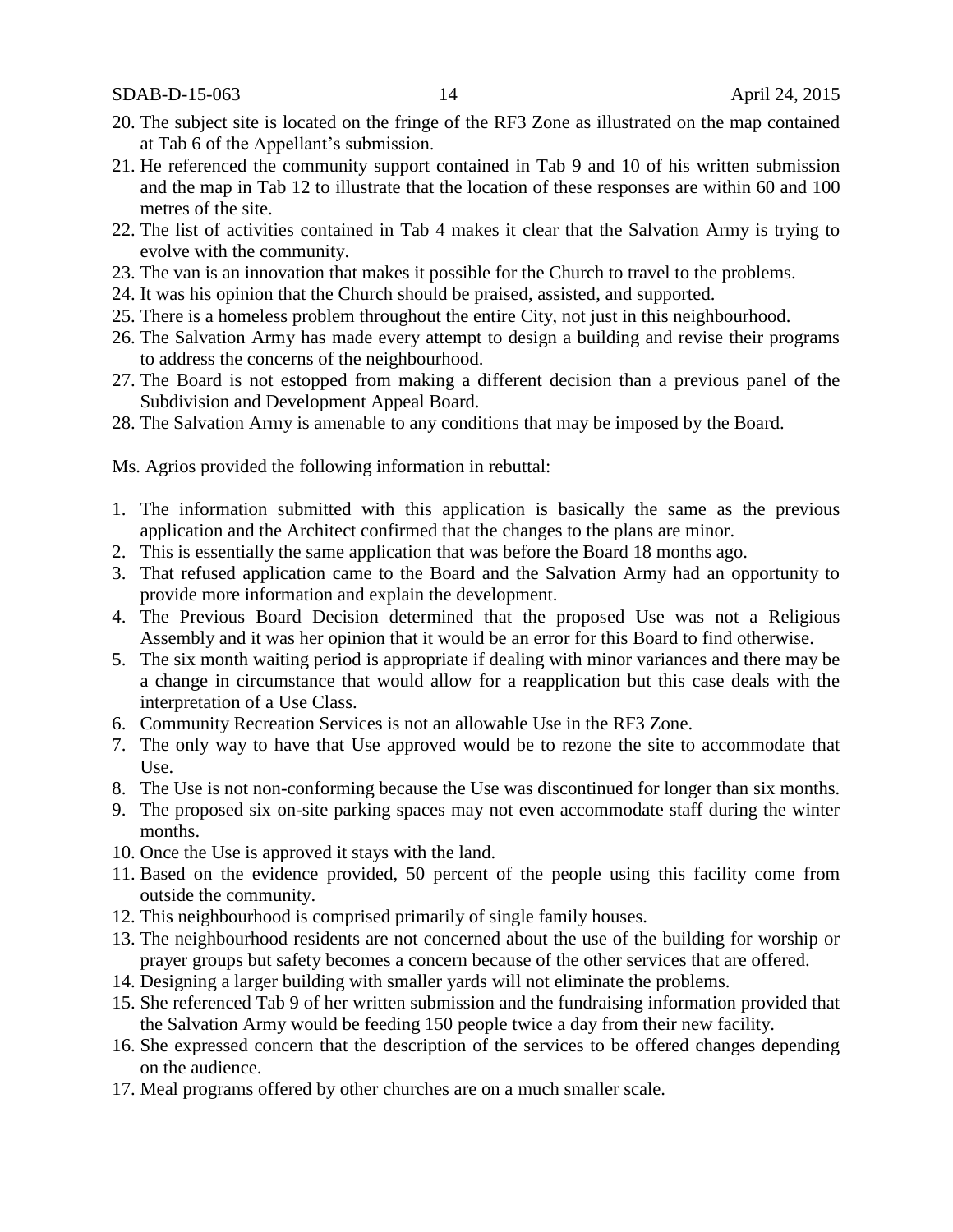SDAB-D-15-063 15 April 24, 2015

- 18. She conceded that there is a need for this type of service but the subject site is not an appropriate location.
- 19. The definition of Religious Assembly draws a distinction between worship and the other ancillary uses and all of the activities need to be related to worship.
- 20. Having access to a police hot line is not something that is typically associated with a Religious Assembly.
- 21. The Winter Warming Centre has more City of Edmonton employees than Church employees, which demonstrates that this is a community service that is not associated with worship.
- 22. Conflicting evidence has been provided about the use of the building but it was her opinion that the best evidence is the proposed plans.

Mr. Forget, one of the Appellants, attempted to introduce new evidence to which Mr. Wakefield objected. The Presiding Officer closed the hearing at this point.

### DECISION:

"that the appeals be ALLOWED and the development REFUSED.

#### REASONS FOR DECISION:

The Board finds the following:

- 1. Regarding the Appellants contention that the Board is estopped from considering this appeal because of the Previous Board Decision rendered in October, 2013, the Board finds the following:
	- a) The Previous Board Decision upheld the refusal of the development permit and created no rights or restrictions other than preventing re-application for a limited time period.
	- b) Section 18.1(b) of the *Edmonton Zoning Bylaw* specifically allows re-submission after a minimum six-month waiting period following the refusal of a development permit and further allows such re-submission by the same or any other applicant for the same site.
	- c) A period of about 18 months has elapsed since the Previous Board Decision.
	- d) Since the *Edmonton Zoning Bylaw* allows re-submission after six months, the doctrine of estoppel cannot apply to this appeal.
	- e) Accordingly, the Board has the authority to hear this as a new appeal.
- 2. The principal issue before the Board is the appropriate Use classification for the proposed development.
- 3. The Board acknowledges the Respondent's contention that the appropriate Use classification is Religious Assembly, the key concept of which is a building used for worship and related activities. The Respondents point out that under the Mission of the Salvation Army, the provision of food and shelter for those in need is a major part of how they worship. However, the Board is unable to accept that Religious Assembly is the appropriate Use classification for the following reasons:
	- a) While Religious Assembly is a Discretionary Use in the RF3 Zone, the proposed development exceeds the maximum 40 percent Site Coverage requirement stipulated in the Zone and the Setback requirements stipulated in Section 814 of the *Edmonton Zoning*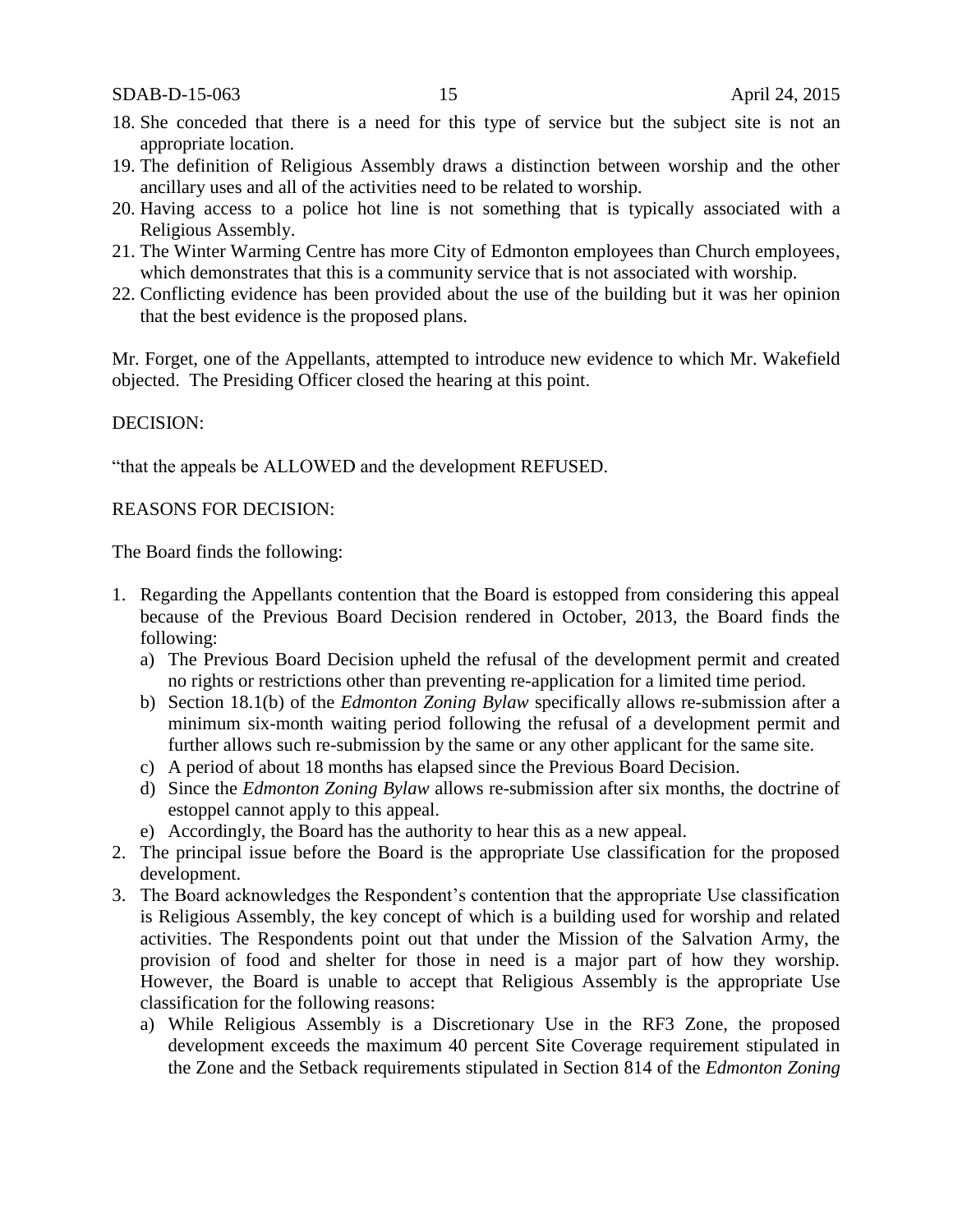*Bylaw*. Accordingly, the proposed development is inappropriately located in the RF3 Small Scale Infill Development Zone within the Mature Neighbourhood Overlay.

- b) The configuration of what is designated as the Worship/Drop-in area with moveable seating and large abutting kitchen is clearly designed to serve the needs of those who drop-in, not for worship, but for food, shelter and support offered from 7:00 am to 3:00 pm, six days a week, six months of the year, the largest amount of time of any activity on the schedule.
- c) The Board notes that this Winter Warming Outreach Program is actually staffed by six people who are employees of the City of Edmonton, not the Salvation Army. As noted by the Appellants, the scale of the drop-in program would serve as a magnet to bring elements and negative impacts into this residential community and the Salvation Army lacks the resources required to monitor and control activities that occur outside the hours of operation after city employees have left the building. As such, the Board finds that the scope of this outreach program falls well outside the "related religious, philanthropic or social activities" contemplated in the definition of the Religious Assembly Use.
- d) Section 7.8(1) of the *Edmonton Zoning Bylaw* defines Community Recreation Services as development used for recreational, social, arts, or multi-purpose Use in a building without fixed seats and an occupancy capacity of fewer than 500 persons, primarily intended for local community purposes. Typical Uses include community halls, community centres, and community league buildings operated by a local residents' organization.
- 4. Based on the evidence heard, and the reasons provided in the previous paragraph, the Board deems that the principal Use of the proposed development is properly classified as a Community Recreation Services Use pursuant to Clause 7.8(1) of the *Edmonton Zoning Bylaw*.
- 5. Section 687(3)(d)(ii) of the *Municipal Government Act*, R.S.A. 2000, Chapter M-26, states "in determining an appeal, the subdivision and development appeal board may make an order or decision or issue or confirm the issue of a development permit even though the proposed development does not comply with the land use bylaw if, in its opinion, the proposed development conforms with the use prescribed for that land or building in the land use bylaw."
- 6. Community Recreation Services Use is neither a Permitted nor a Discretionary Use in the RF3 Small Scale Infill Development Zone.
- 7. Pursuant to Section 687(3)(d)(ii) of the *Municipal Government Act*, the Board cannot approve the proposed development because it does not conform with the use prescribed for that land or building in the land use bylaw.

### **Important Information for Applicant/Appellant**

1. This decision may be appealed to the Alberta Court of Appeal on a question of law or jurisdiction under Section 688 of the Municipal Government Act, R.S.A. 2000, c. M-26. If the Subdivision and Development Appeal Board is served with notice of an application for leave to appeal its decision, such notice shall operate to suspend the Development Permit.